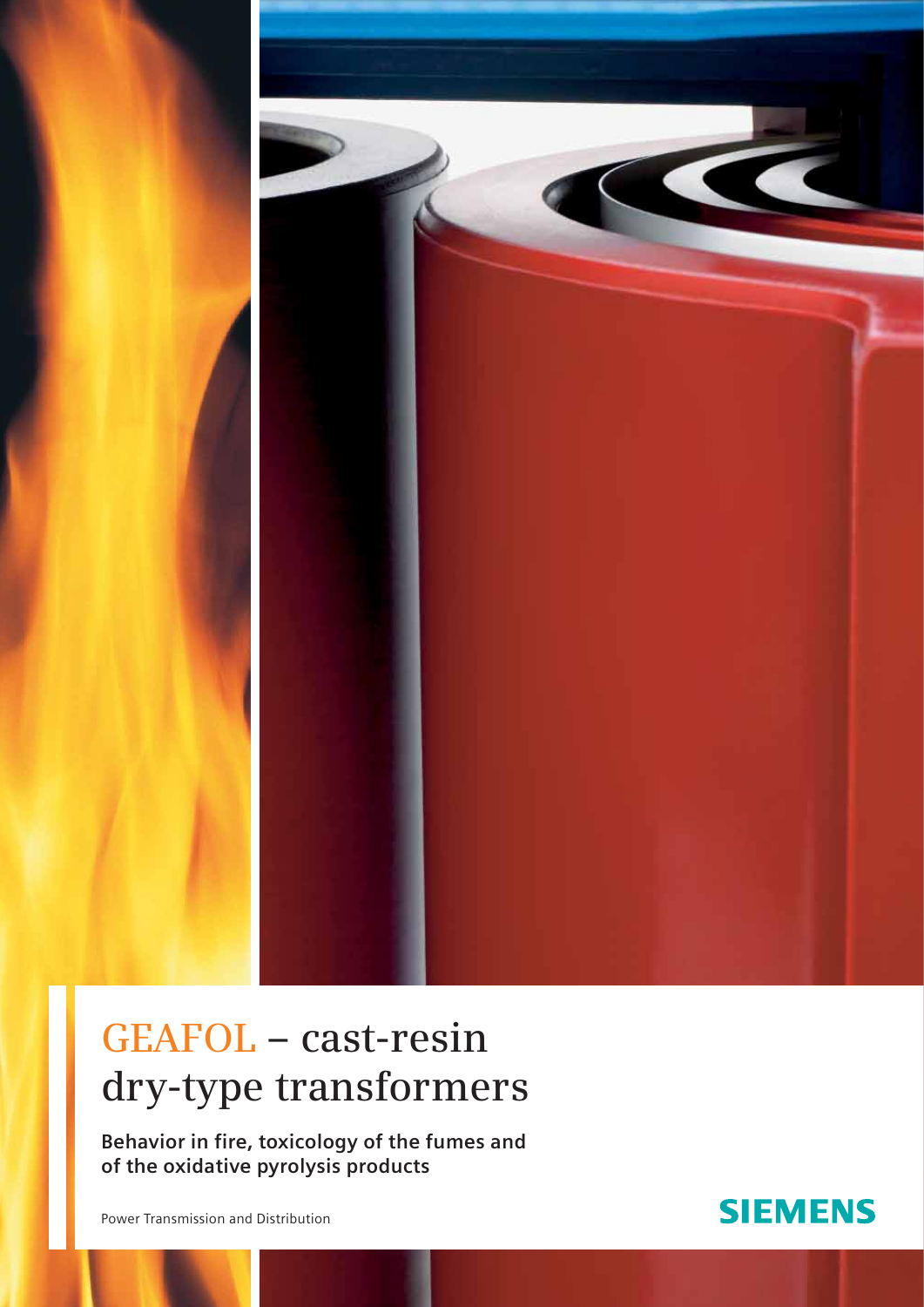# **The tests and their results – Summary**

**Cast-resin dry-type transformers can, almost without exception, take the place of the askarel-filled transformers that have been called into question for ecological and toxicological reasons. The way the GEAFOL cast-resin dry-type transformer behaves in fire under internal and external exposure to energy and the possible toxicity of its combustion gases and pyrolysis products were the matters under investigation.**

**Short-circuit tests in the high-power test laboratory of the "Forschungsgemeinschaft Mannheim-Rheinau" (a research association)**

#### **Test set-up**

Short-circuit arcs were generated across all three high-voltage windings of an 800-kVA GEAFOL cast-resin transformer at normal operating temperature. The short-circuit power was limited to 150 MVA.

#### **Test result**

After two short-circuit arcs lasting for 0.5 and 2.0 seconds, the transformer exhibited surface damage caused by the effects of exposure to the arcs. Following cleaning of the surface, its operating characteristics would not have been restricted.

#### **Conclusion**

Even at normal operating temperature, the GEAFOL cast-resin transformer is not flammable when exposed to high-energy arcs; surface arcs do not lead to any form of permanent restriction in its operating characteristics.

### **Fire behavior tests with examinations of fumes conducted at the "Brandhaus" (fire test building) of the "Allianz-Zentrum für Technik GmbH"**

#### **Test set-up**

With the aid of another 800-kVA GEAFOL cast-resin transformer, the first step involved exposing limb W to external exposure to flame, the fire being built of dry pinewood. This was followed by limb U also being exposed to such flame, but this time with propane gas. The flame temperatures ranged from 800 to 1,200° C. The duration of the test with wood was 44 minutes; in line with the temperature characteristic measured during this test, the source of the fire in the gas-flame test was switched off after 30 minutes. The fumes that arose were scanned in "on-line" mode at intervals of 4 s and evaluated by mass spectrometry in the range from

m/e (mass/load) = 12 to m/e =  $650$ .

#### **Test results**

As was to be expected, the insulating materials of the HV and LV windings ignited under the prolonged influence of the high external flame temperatures (up to 1,200° C) and caused a strong flare, in particular due to the stack effect caused by axial cooling ducts. The outer surface of the HV winding exhibited burn marks only at the actual area of exposure to the flames. Flame transmission to the adjacent limb was only slight. After the wood had burned away or after the gas burner had been switched off, the flames went out of their own accord.

- In order to analyze the fumes, all those masses between m/e =  $12$  and m/e =  $650$ were registered that demonstrated a characteristic curve proportional to the temperature of the fire and had more than one peak during the course of the fire.
- 99 % of the gases given off during combustion contained the components of the air  $(N_2, O_2, Ar$  and  $CO_2$ ).
- $\blacksquare$  The progression of the fire can be tracked by following the intensity of the molecular ion for  $CO<sub>2</sub>$ .
- Apart from CO<sub>2</sub> (taken as being 100%), the combustion gases were found to contain only the hydrocarbon gases presented in the table in the publication E50001-U413-A105-X-7600 entitled "Fire and the cast-resin dry-type transformer".
- $\blacksquare$  The total concentration of hydrocarbons was less than 120 ppm.
- Carbon monoxide (CO), that cannot be distinguished from  $N<sub>2</sub>$  by mass spectrometry, was found by means of gas chromatography to be present in a concentration of almost 3 %.

#### **Conclusion**

When a GEAFOL cast-resin dry-type transformer is involved in a fire with an external source, this does not lead to any appreciable exacerbation of the fire. Under the test conditions described, only a minimal concentration of hydrocarbon gases was measured in the fumes given off, in addition to the common fume components such as  $CO$  and  $CO<sub>2</sub>$ ; due to their low concentration, there are no specific hazards to be expected from these gases, which could from this point of view exacerbate the externally ignited fire.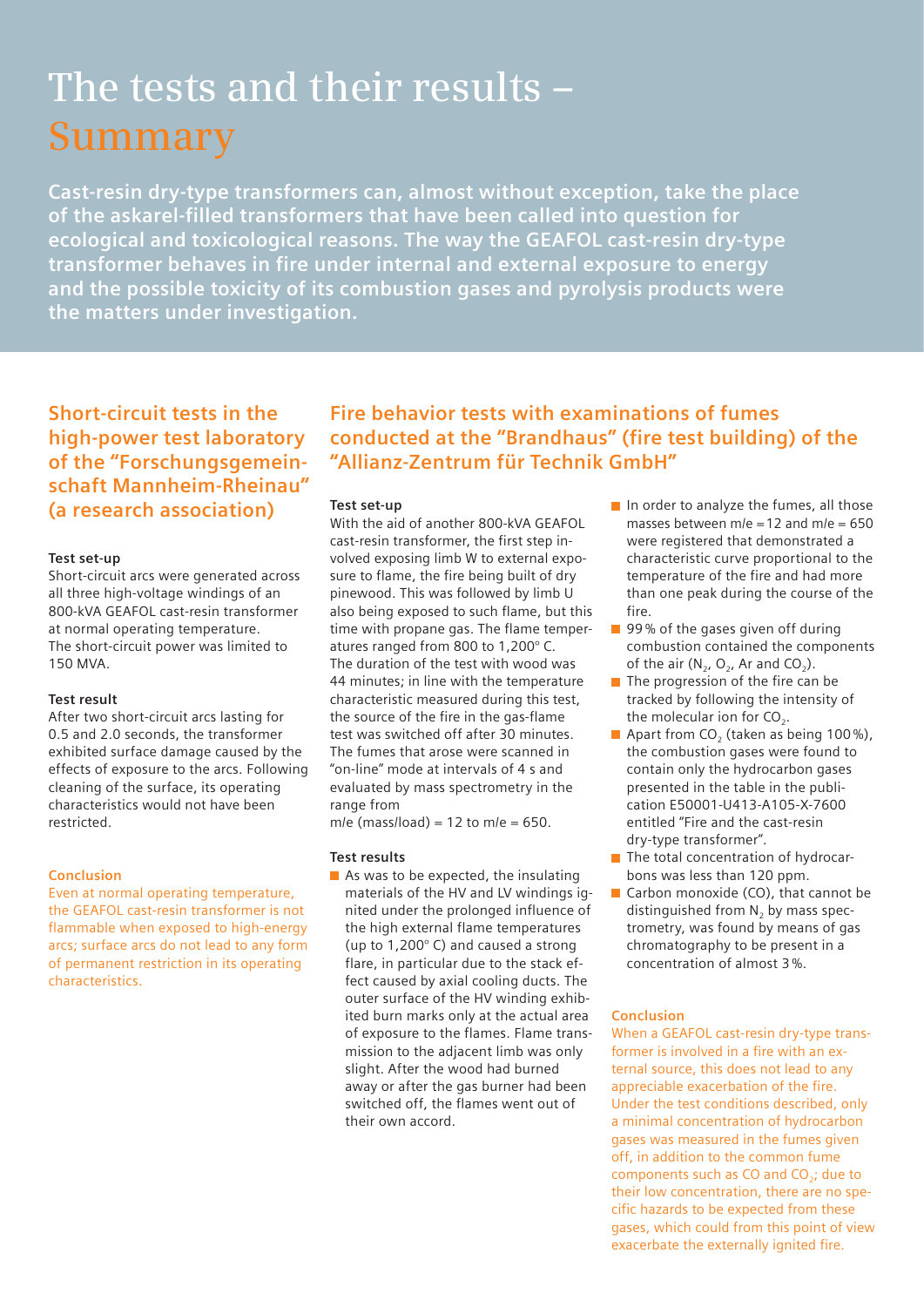

**Investigations into the pyrolysis products of the cast-resin molding for GEAFOL transformers with regard to 2,3,7,8-TCDF and 2,3,7,8-TCDD conducted by CIBA-GEIGY (Vantico), Basle, Switzerland**

#### **Test set-up**

The cast-resin was combusted in the BAYER-ICI-SHELL apparatus and the combustion products that arose were collected in a filter and in methanol as an absorption solution. The extract from the filter was combined with the absorption solution. Known quantities of TCDF and TCDD were added to an aliquot (sample with addition). Subsequently, the two test solutions, one with and one without addition, were purified by column chromatography and chromatographed on a capillary column with electrochemical detection (EC).

#### **Test result**

At a level of 0.05  $\mu$ g/g (= 0.05 ppm), no 2,3,7,8-TCDF and 2,3,7,8-TCDD was detected in the pyrolysis products of the cast-resin molding.

### **Special test to verify fire behavior class**

#### **Test set-up**

In a special chamber, a simulated transformer limb was tested simultaneously with

- $\blacksquare$  Flames from a trough full of spirit.
- Radiated heat from a vertical heater and
- Reflected heat from a metal screen behind the coil.

The test criteria are maximum emitted gas temperature, its time characteristic and smoke density.

#### **Test result**

Verification was provided of categorization in the highest behavior class F1 to IEC 60076-11.

#### **Overall results**

The tests conducted with four different matters in mind demonstrated that GEAFOL cast-resin dry-type transformers are not flammable when exposed to high-energy arcs and that they are self-extinguishing under external exposure to flame once the source of the fire is removed. Horizontal flame transmission was not observed. The analysis of the combustion gases and the oxidative pyrolysis of the cast-resin molding demonstrate that no toxic components worthy of mention are given off over and above the fume components commonly given off in fires. The transformer fulfills all requirements for classification in fire class F1. This result was actually expected, because the components of the cast-resin molding, the insulating materials used and their chemical reactions when exposed to flame give no indication of critical toxicities.

Please also read the scientific paper on this subject entitled "Fire and the cast-resin dry-type transformer" (E50001-U413-A105-X-7600).